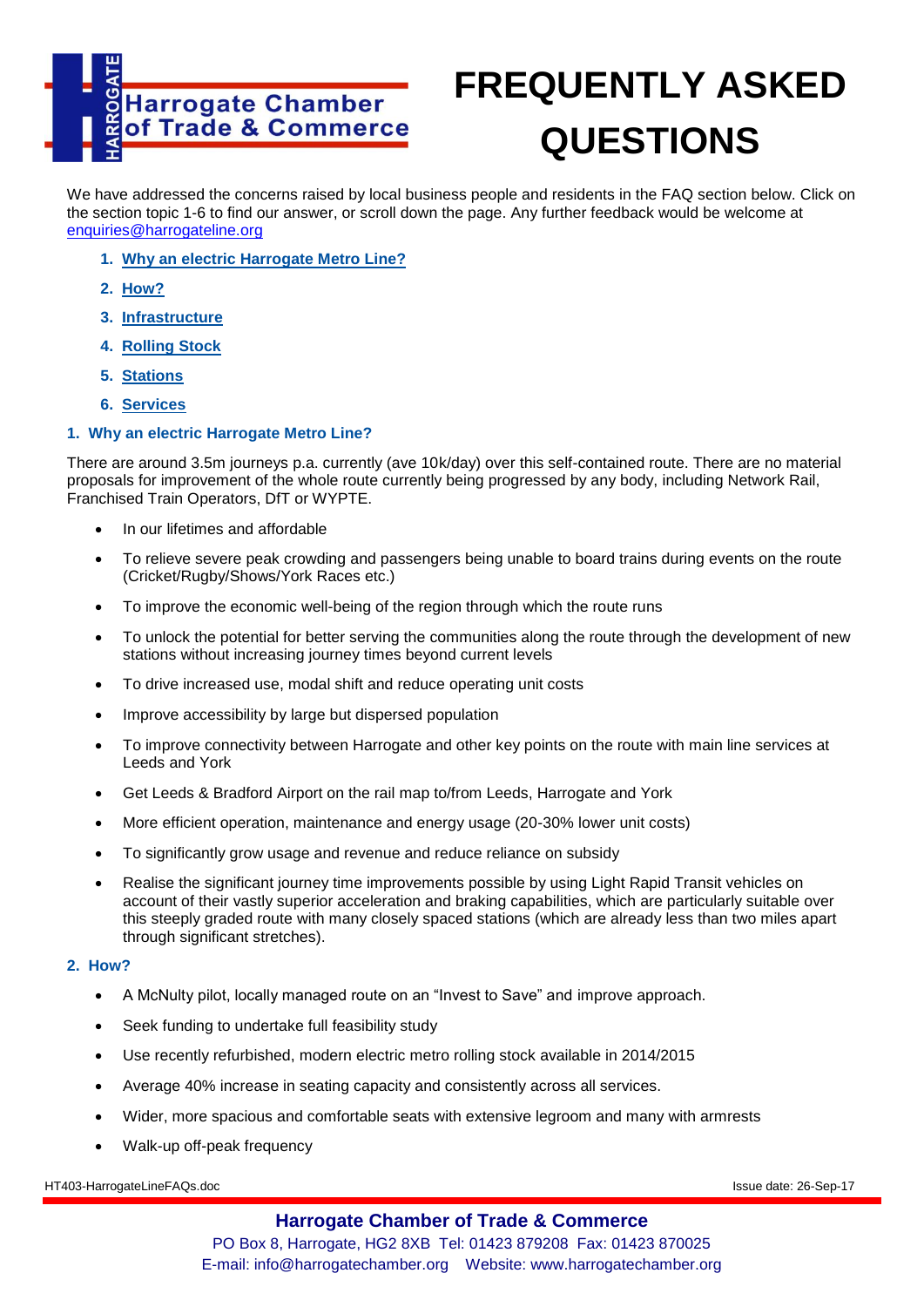- Longer trains using selective door controls
- Park and ride stations providing car parking capacity all day
- Significant standing capacity to deal with spikes in demand during events on the route (Headingley/Harrogate/York)
- Shorter station dwell times
- 12% journey time improvement or up to around 7 additional stations possible without increasing current end-to-end journeys
- Potentially lower cost modern 750 DC electrification system using tried and tested under-running contact system
- Proven reliability
- We expect to use good/best practice already in place across the UK to achieve the best possible outcome for the Harrogate Line.

#### **3. Infrastructure**

### **3.1** Is a low level DC electrification scheme not difficult to install and use on an existing railway?

The suggested type of electrification using a low level  $3<sup>rd</sup>$  rail system is already used successfully, fastened to sleeper ends of varying types in Copenhagen, the Docklands Light Railway in London and on several other modern systems overseas. There is nothing fundamentally different with the UK rail infrastructure that means it can't be used successfully. We do not suggest that it is inexpensive, but it should be deliverable at a more affordable cost, substantially lower than the typical railway overhead line infrastructure used on the main lines. That is the point of this proposal, i.e. lower cost, improved services and value for money using available redundant rolling stock. Other rail systems have managed perfectly well in delivering similar projects and Network Rail has thus far found no cause to suggest any major issues. There is also plenty of redundant railway land adjacent to the route for the electrical feeder stations (which incidentally are small and unobtrusive). The suppliers of the equipment have also stated that it can be installed with minimal disruption to existing services.

**3.2** The proposal won't work because there is no spare peak-time capacity at Leeds station and because of the two single-track sections between Knaresborough and York.

There is no initial proposal to increase peak frequencies into Leeds or York, so platform capacity is not envisaged to be a problem. A half-hourly frequency of trains between Knaresborough and York could be accommodated over the single track sections but would require the re-routing of trains away from the East Coast Main Line into a new pair of platforms at the west side of York station. This is to avoid conflict with main line services at the busy bottleneck at Skelton Junction (York) and where many trains have 5-7 minutes of additional time in their schedules because of the bottleneck. Resolution is already a part of Network Rail's and York City Council's master plan for the York teardrop and station development. This proposal is therefore entirely consistent with that master plan.

#### **3.3** I live next to the railway and I am concerned that more trains means more noise

Electric trains are much quieter than diesel trains. Therefore we are confident that they will be less intrusive that the current ones, even if there are more services. Where residents may have chosen to live next to the line or a level crossing, we are confident that Network Rail will listen and respond to any issues they may have about audible warning signals to road users. The more people that use the trains, the fewer cars that will be on the roads, and that means less of the continuous background road noise created by road vehicles that we all take for granted.

#### **3.4** Wouldn't it be better to spend any funding on reinstating double track between Knaresborough and York?

Not initially, because the main bottleneck is between Skelton Junction and York, where Harrogate trains conflict with the main line services. When/if this is resolved a 30 minute regular interval service could be comfortably accommodated between Knaresborough and York over the two existing single line sections. If a park and ride facility is developed where the railway intersects with the A1M near Goldsborough (along with resolution of the York bottleneck noted in paragraph 10), it is envisaged that double track would need to be reinstated at least between Knaresborough and Cattal so as to avoid any stations on a single track section, which would exacerbate any delay/disruption. This would be relatively straightforward in signalling terms as it would remove the need for any switches to/from the single line at Knaresborough and Cattal itself, simplifying the track layout with plain line and avoiding future costly renewals of switches (points).

To achieve a 15 minute service interval between Harrogate and York, it is expected that the single line section between Hammerton and Poppleton would also either have to be "re-doubled" or significantly shortened.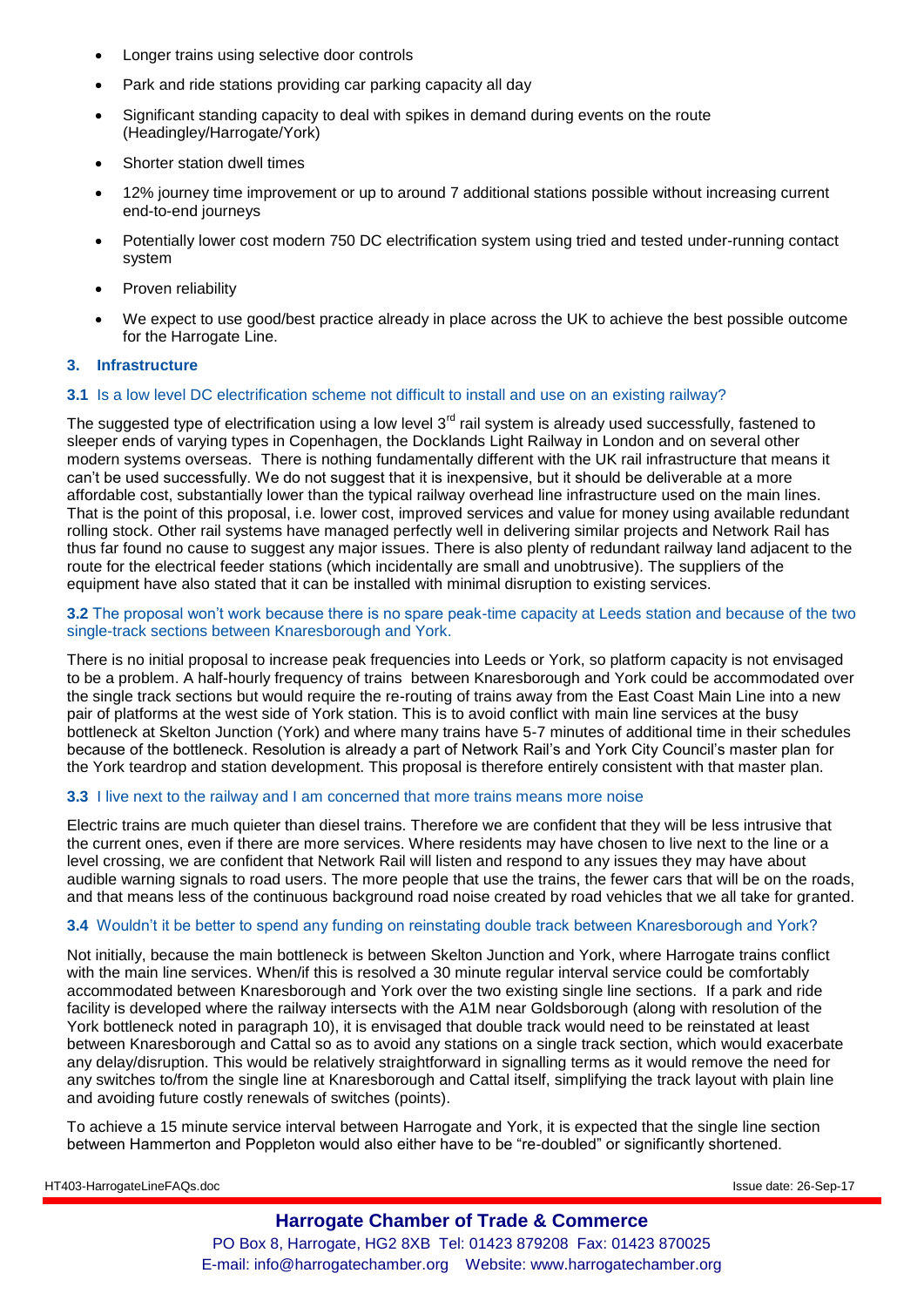### **3.5** In the current economic climate, aren't these proposals doomed to failure from the outset?

Some people have commented about the potential cost of the proposal in the current economic environment. The government have identified that rail infrastructure/service improvement schemes are a vital ingredient in stimulating local economies which also stack up on a benefit cost ratio analysis. Capital funding is therefore being protected for such schemes. Over £24bn is being spent on Network Rail nationally in the current regulatory control period 2009-2014. Therefore it is right and proper that the chamber and politicians unite to bid for some of the investment because nobody else is doing it on our behalf. Harrogate is currently left out of all the UK rail improvements yet desperately needs a value for money improvement. There is no doubt that improved rail services will make Harrogate and other places along the route more attractive for employers and as venues for events. Without this bid, we can be certain of one thing, that there will be no material improvement in the rail services over the route for some time to come and that the full potential of the route to contribute to the local economy and social well being remains seriously frustrated.

#### **3.6** The proposals won't work they use an old fashioned third rail electrification system that is not allowed under health and safety legislation

Firstly, we are not proposing an old fashioned system. We are proposing a very modern system elevated approximately 0.5 metre from sleeper level, where the conductor rail is insulated with a protective sheath on all sides except the underside (bottom) of the rail, where current collection takes place. Third rail schemes are permitted under current health and safety legislation and the modern system has some benefits over other types.

# **3.7** Why aren't better top speeds being examined for the line?

The current maximum line speed between Leeds and Harrogate is 60 mph primarily on account of curve radii. Even if marginal higher top line speeds could be achieved in theory, they would not realise meaningful passenger benefits, yet could be very expensive to achieve. There is very small material value in a higher speed railway – trains would barely reach the higher speeds before having to slow down for the next stop or other lower speed restriction (e.g. the 20 mph speed restriction around the tight curve at Crimple) on the route. More journey time benefit is returned through having rolling stock which accelerates and brakes effectively, which is why it's called Light Rapid Transit.

Furthermore, more significant time saving benefits can be achieved through improved segregation of Harrogate Line local trains over the short stretches approaching Leeds and York.

### **3.8** Why isn't 25kv overhead electrification being promoted?

Standard 25kV overhead electrification was our preferred first option if funding were not a constraint. However, in examining the viability of such a proposal, we identified that:-

(a) No cascaded rolling stock is likely to be available this decade. New rolling stock appears out of the question on grounds of cost.

(b) Rolling stock that might become available at the end of the decade was both older and less suitable/agile than proper Metro rolling stock

(c) The expected costs of providing the electrification infrastructure is prohibitive because of the large number of original 1850's overbridge structures on the route that would require reconstruction. Furthermore it is also envisaged that costs would be disproportionately high through the route's tunnels, including Bramhope tunnel (3.4km in length) and across four major viaducts (Kirkstall, Arthington, Crimple and Knaresborough) – all of which are Grade II Listed structures.

Recently published performance statistics also suggest that overhead line electrification imports an increased risk of disruption following incidents/component failure. National statistics show that 5% of all delays originating from rail infrastructure arise from overhead electrification components.

Against this background, we could wait another ten years for a 25kV overhead system with trains and still probably receive no improvement..... or act now and influence the future of the route for the better, as we are doing.

# **3.9** Won't ugly fencing be required?

The line is already well fenced (with so-called ugly fencing) all the way between Leeds and Horsforth. It is increasingly needed to stop trespass whether a line is electrified or not. The trouble is, you have to look hard to see it – it is so well disguised after a few years vegetation growth and weathering. London Underground has very discrete but effective fencing on the Metropolitan line between Aldgate and Amersham/Chesham through Buckinghamshire. Effective fencing does not have to be ugly!

# **4. Rolling Stock**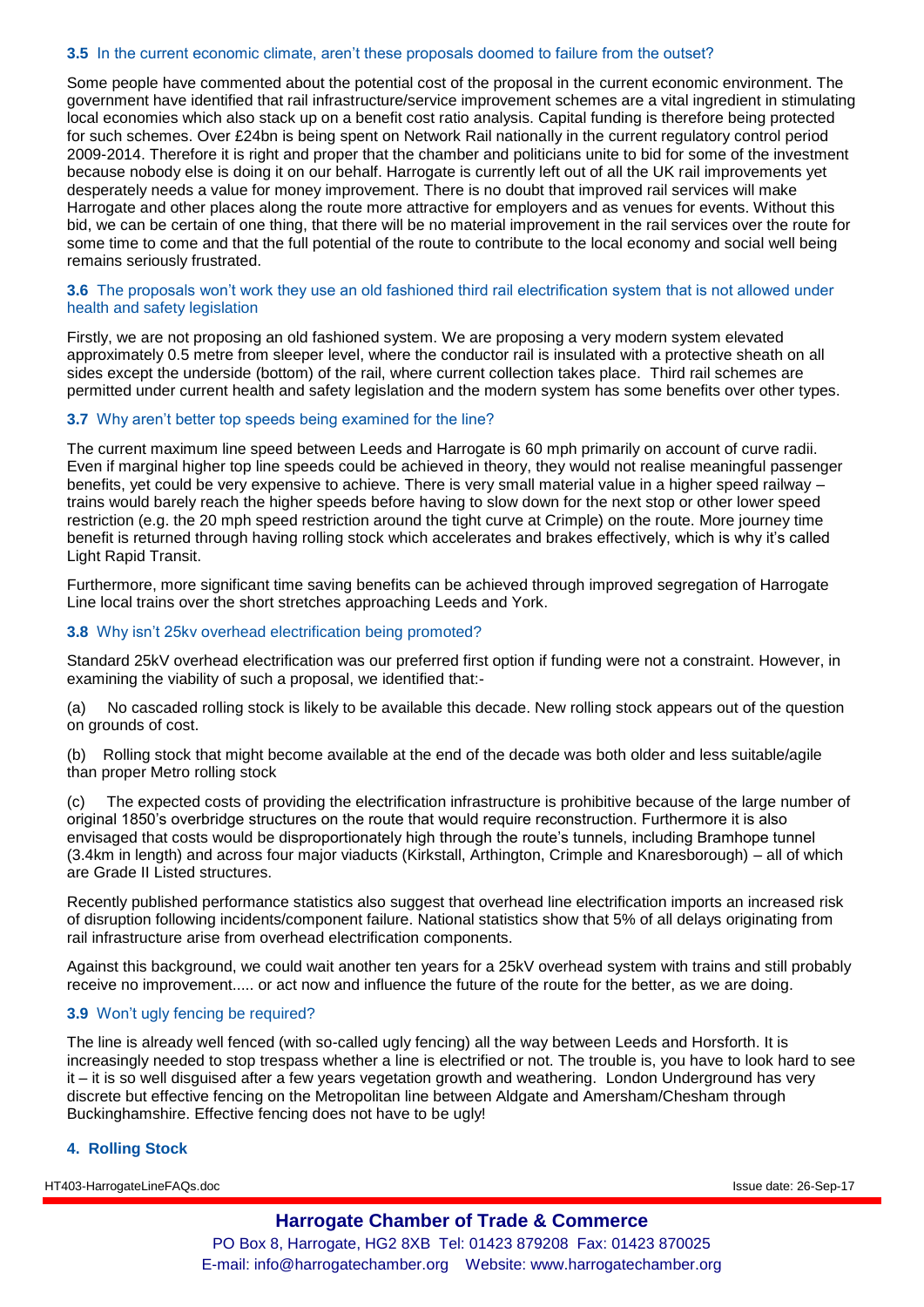#### **4.1** Wouldn't it be better to seek new rolling stock rather than redeployment of retired tube vehicles from elsewhere?

The rolling stock we propose to use is not retired "Tube" underground trains. They are in fact surface line trains from the early 1980's which already use the same tracks and stations as main line trains in the outer London area serving Richmond (Surrey), Wimbledon, and Upminster (Essex). They are being replaced to allow London Underground to standardise all of its rolling stock on each of its surface routes (Metropolitan Line, district Line, Hammersmith & City Line and Circle Line). Therefore there are no insurmountable issues such as with platform heights as some people have assumed would be the case. The trains all received an extensive £1m (per train) refit and refurbishment as recently as 2007. The bogies that carry the vehicles were replaced with a new design in 2000/2001 – so in many respects they are less than 10 years old and very modern looking. They have at least 20 years life ahead and experience elsewhere demonstrates that electric rolling stock of this type can operate very reliably for over 70 years (though we are not proposing such a period of operation!) This type of train can be moved up to Yorkshire over the main lines hauled by a diesel locomotive as is already the case when London Underground send their trains to Doncaster or Derby for refit and repairs. This type of rolling stock has been suggested because it can share the tracks with the existing direct services to and from London, and for which the Chamber of Commerce is continuing to seek further improvements in journey times and frequency.

The D78 trains would have a number of modifications made, including inter-vehicle gangway connections and an option for a toilet facility. A small First Class area is also under consideration in view of the significant number of business/conference visitors using the route already purchasing premium fares. D78 trains are the same size as main line vehicles, and on the Harrogate Line could on average carry around 40% more seated passengers in greater comfort than the existing trains because of their lower density and wider seating (with significantly greater legroom) spread across more vehicles.

It should also be remembered that most recent electrification schemes outside London have relied upon second hand cascaded rolling stock. The Leeds North Western electrification (Airedale & Wharfedale lines) in the early 1990's relied upon the use of re-deployed class 307 trains initially. These were built in 1956 and were already 40 years old when transferred to West Yorkshire. Despite this they brought an immediate step-change and significant improvement on the services where they replaced diesel trains. They were replaced by the slightly younger class 308 trains (built 1961) before the new class 333 trains were introduced in 2000/2001. So the notion of using second hand rolling stock to make long-term progress is not new. For the future, the new Metropolitan Line "S" trains are superior to the main line equivalents in many respects.

### **4.2** Wouldn't it be better to use standard main line rolling stock so it can be maintained at Neville Hill depot at Leeds?

Such rolling stock isn't available for the foreseeable future and in any event it is less suitable for the Harrogate line. Part of our proposal also includes a purpose- built maintenance facility located somewhere along the route. This is primarily because the existing facility at Leeds Neville Hill is already working at full capacity and has to accept additional trains for the Airedale and Wharfedale Lines in December 2011. It also has to maintain the proposed new fleet of Intercity Express trains for the East Coast Main Lines, so a new depot is both essential and advantageous. It would bring much needed real employment to the area and a number of potential locations have already been identified. New depots have recently been built for several services across the UK because they can be purpose built to work efficiently with dedicated types of train

# **4.3** Why not just get more diesel trains?

We have considered seeking to lobby for more diesel vehicles. There are three significant downsides to this. Firstly they will remain expensive to maintain and relatively unreliable in comparison with an electric train. Secondly, they simply cannot match the agility of a modern electric metro vehicle in terms of acceleration and braking, and so will never be able to unlock development of the route with more stations better serving the community without adding in significant extra journey time. Thirdly, there just aren't any suitable trains available (apart from new build) for the foreseeable future. Those than are likely to become available in around four years are either already earmarked for other routes or they are simply a few more 142 type Pacer trains which everyone complains about now! Trains of the type used on the Trans-Pennine route would represent a very costly over -specification. The maximum speed over the route between Leeds and Knaresborough is 60 mph, rising only to 65 mph over the two single line sections. Expensive to buy, maintain and operate 100mph diesel trains would be inappropriate and very costly to run.

# **4.4** Why is this being proposed when Tram-Trains are being developed?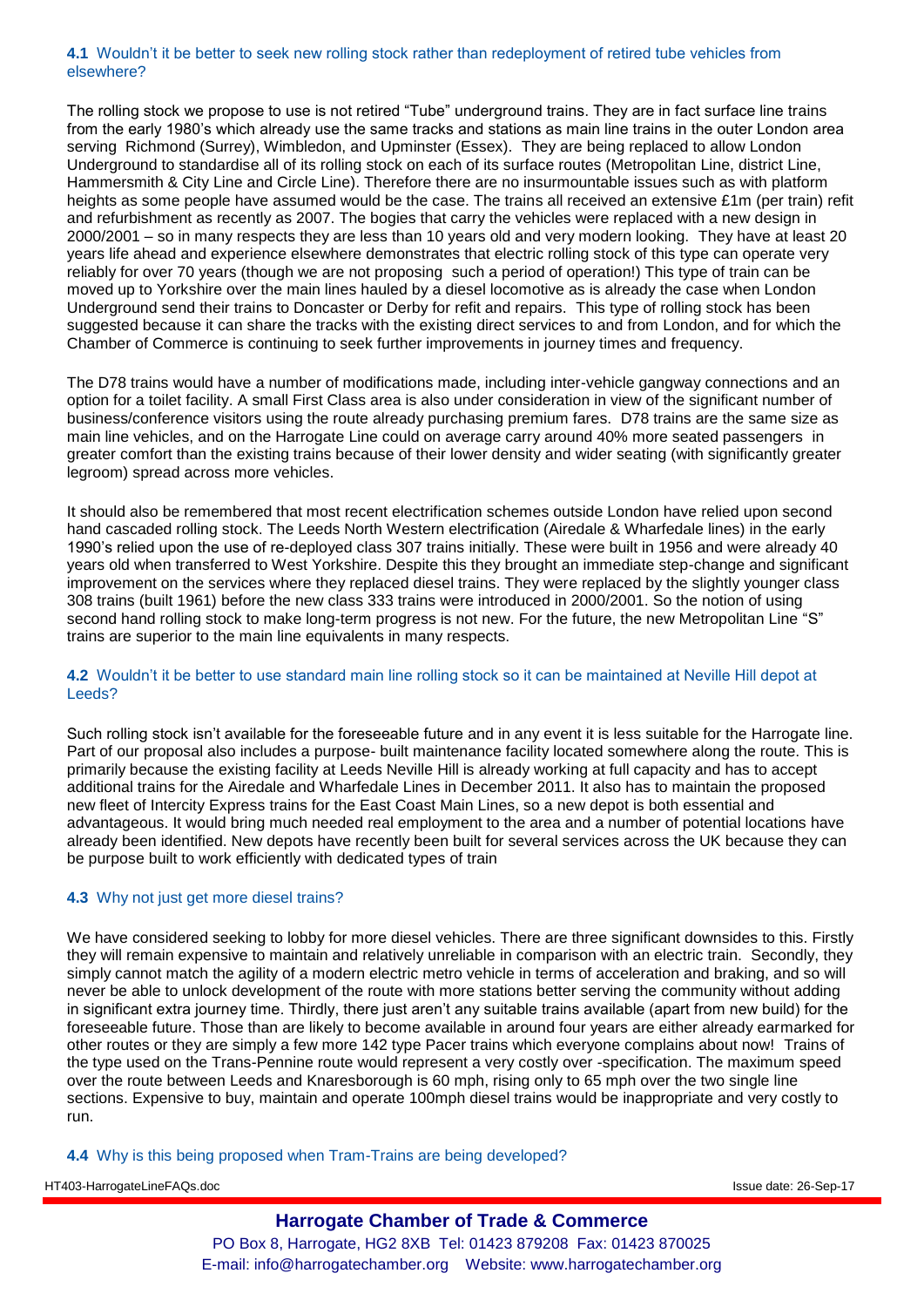Firstly, we understand that Tram-Train is only in the first stages of feasibility development for testing and there remain many unanswered questions about its suitability and cost-effectiveness. It is therefore a considerable way off and we are looking for something both deliverable and more appropriate/adequate in our lifetimes.

However, irrespective of that, we believe that that street running is inappropriate for passengers travelling longer distances from places like Harrogate and Knaresborough because of the additional journey time and performance risk it would cause to the passengers who generate the majority of the route's revenue and journeys. A very significant part of the route's revenue earning capability is vested in long-distance journeys particularly from and to places like London and Manchester, so it is vital that the significant numbers of passengers using the route and changing into other services at Leeds and York are not disadvantaged as this would reduce the attractiveness of the region to visitors who are essential to the local economies.

It also appears the tram vehicles would cost more money to build, yet carry significantly fewer passengers than conventional electric trains and could also require improved track quality. This is why we want to encourage a more appropriate, conventional tried and tested yet innovative but value for money approach as per our proposal. The Harrogate line already carries more passengers than the Leeds-Ilkley line and desperately needs both more capacity and reliable trains that can meet the needs of the whole route, not just one or two short sections.

The proposed West Yorkshire Tram-Train services would also make it impossible to make some journeys that are increasingly popular and very well patronised e.g. Burley Park to Harrogate & v.v.

# **4.5** Aren't ex-underground trains unsuitable for the Harrogate Line?

Many people have asked this question because they immediately perceive small deep level "tube" trains. This is perhaps the most important part of the proposal because the trains are in fact full size surface vehicles providing on average 40% more seats, with plenty of room for bikes, pushchairs and luggage. The seats on the trains are also wider and more comfortable than currently enjoyed on the route, most with armrests and with virtually unlimited legroom. One comment we saw on an underground web forum quotes "The leg room on the District line can be compared with that of a first class airline and you can listen to your iPod in utmost comfort"!

# **4.6** Won't electric trains be less reliable in bad weather and the winter?

Bad weather is always a challenge for all forms of transport and does need to be managed carefully to ensure both infrastructure and rolling stock are resilient. In very deep snow for example, and for the greater good, Network Rail's strategy is to avoid operating risky junctions like the one at Skelton outside York, meaning that the Harrogate line sometimes can't be accessed at all. Our proposal to provide segregated operation via an alternative route would alleviate this scenario however occasionally it might arise.

On future performance – with every train a reliable electric vehicle of the same type, locally maintained and managed and with a much improved managerial focus on the infrastructure as well, we envisage a step change in overall performance of the route.

During the last winter (2010-11) for the current diesel services from November to January, the public performance measure for the route between Leeds and Knaresborough was reduced to around 84-86%, whereas it regularly achieves over 95% in most other months, demonstrating that diesel operated services also suffer from reduced reliability in bad weather.

The suggested form of electrification operates very well in the very cold and icy winters experienced in Denmark because it is the underside rather than the top of the rail where current collection takes place. It is also immune from problems in high winds (unlike overhead electrification systems) and being elevated from the ground by around 1m, unlikely to be affected by flooding.

# **5. Stations**

#### **5.1** Isn't opening new stations a bad idea because journey time will be increased?

We are aware that some people believe that increased journey times would arise if new stations are built. This is not the case. The proposed trains have been modelled over the Harrogate line's geography to show a 12% reduction in the current journey times or allow up to 7-8 additional stations to be built without extending the current overall journey times because of their vastly superior acceleration and deceleration capabilities. They are also considerably more nimble at stations because of the larger number of conveniently located sliding doors available for entry/egress – which can be operated by the driver. This is why light rapid transit vehicles (LRT) like the ones we propose are vastly superior for a route like the Harrogate line.

#### **5.2** Wouldn't it be better to concentrate on other proposals like re-opening the line to Ripon or Otley?